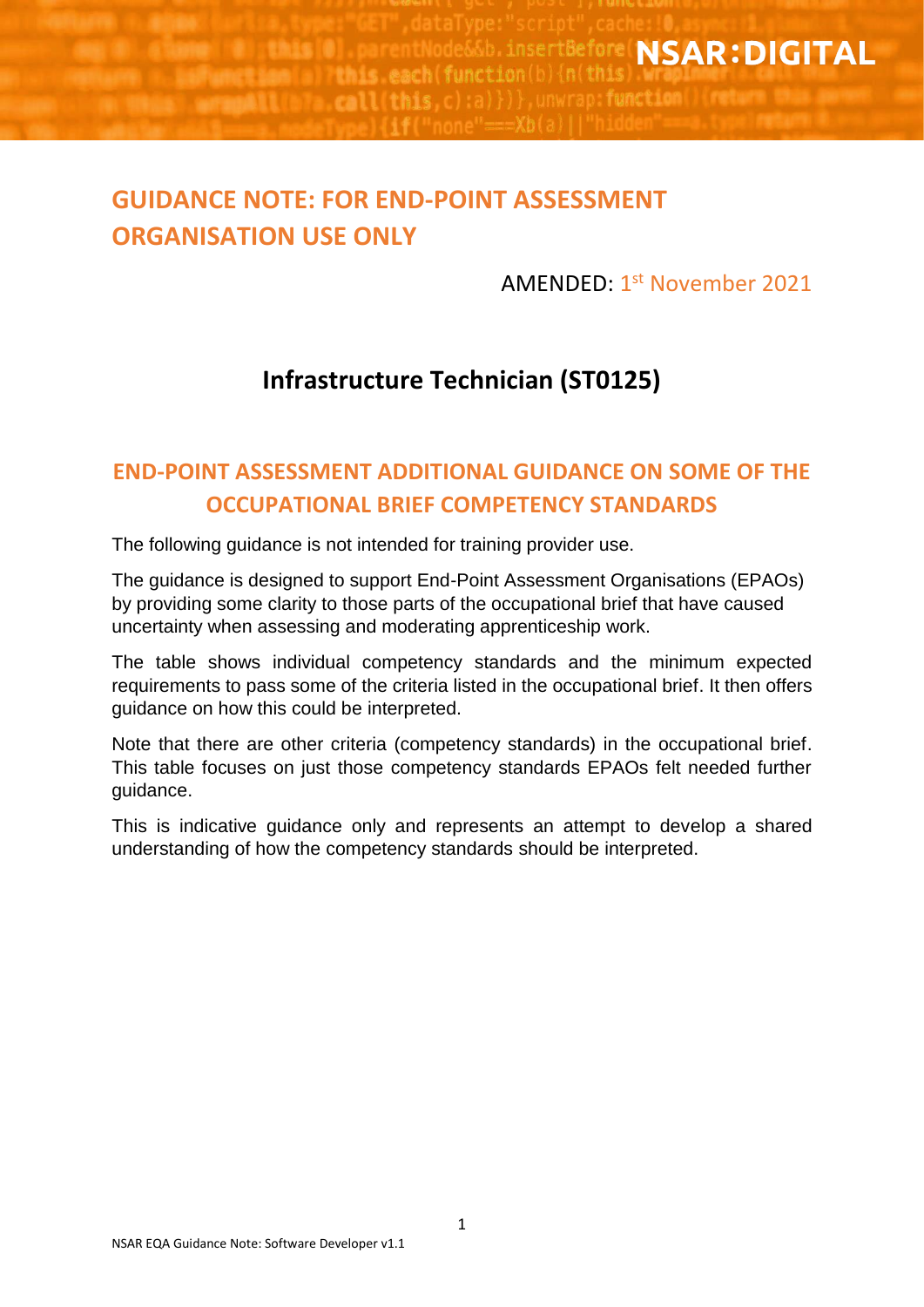**ALCOHOL:** 

.call(this, c):a)})}, unwrap: function() (return )

## **The what – what the apprentice has shown they can do**

**TELETRIS (OIL)** 

*Sources ALL Unit* 

barentNode&

**A Branch Lamia) Tthis each (function** (b) {n(this)

| <b>Competency Standard</b>                                                                                                                                                                                                                                                                                                                                                                                  | Minimum, expected,                                                                                                                                                                                                                                                                                                                                                                                                                                                  | <b>Guidance to aid understanding</b>                                                                                                                                                                                                                                                                                                                                                                                                                                                                                                                                                                                                                                                                                                                                                                          |
|-------------------------------------------------------------------------------------------------------------------------------------------------------------------------------------------------------------------------------------------------------------------------------------------------------------------------------------------------------------------------------------------------------------|---------------------------------------------------------------------------------------------------------------------------------------------------------------------------------------------------------------------------------------------------------------------------------------------------------------------------------------------------------------------------------------------------------------------------------------------------------------------|---------------------------------------------------------------------------------------------------------------------------------------------------------------------------------------------------------------------------------------------------------------------------------------------------------------------------------------------------------------------------------------------------------------------------------------------------------------------------------------------------------------------------------------------------------------------------------------------------------------------------------------------------------------------------------------------------------------------------------------------------------------------------------------------------------------|
|                                                                                                                                                                                                                                                                                                                                                                                                             | requirements for a pass                                                                                                                                                                                                                                                                                                                                                                                                                                             |                                                                                                                                                                                                                                                                                                                                                                                                                                                                                                                                                                                                                                                                                                                                                                                                               |
| Communication<br>Works both independently and as<br>part of a team and following the<br>organisations standards;<br>competently demonstrating an<br>ability to communicate both in<br>writing and orally at all levels,<br>using a range of tools and<br>demonstrating strong<br>interpersonal skills and cultural<br>awareness when dealing with<br>colleagues, customers and clients<br>during all tasks. | The apprentice should be<br>able to use a minimum of 3<br>tools to communicate:<br>· Oral<br>· Face-to-face<br>· Remote<br>· Diagrammatic<br>The apprentice should be<br>able to demonstrate and<br>compile three different<br>forms of written<br>professional<br>correspondence. The<br>apprentice must be able to<br>explain 3 types of<br>communication styles to<br>ensure cultural awareness<br>and appropriateness for<br>customer is taken into<br>account. | Social Media and collaboration tools are in scope.<br>'Remote' could involve collaborative tools such<br>as MS Teams, Zoom and other video<br>conferencing. Remote assistant/remote desktop<br>applications are also in scope.<br>'Diagrammatic' could, for example, involve<br>network diagrams, troubleshooting flow charts,<br>floorplans and wiring diagrams.<br>Written professional correspondence could<br>include tickets from helpdesk software, email,<br>formal reports, fault logs etc.<br>Communication styles might involve adapting<br>language to suite different audiences, use of non-<br>technical language, minimising use of jargon,<br>demonstrating a cultural awareness and cultural<br>sensitivity, and the appropriateness of using<br>informal or formal methods of communication. |
| <b>IT Security</b><br>Demonstrates the necessary skills<br>and behaviours to securely<br>operate across all platforms and<br>areas of responsibilities in line<br>with organisational guidance,<br>legislation                                                                                                                                                                                              | The apprentice must<br>demonstrate how they<br>comply with<br>organisational security<br>processes and how they<br>would recognised and<br>escalate issues. The<br>apprentice must be able to<br>locate and follow policies<br>and legislation.                                                                                                                                                                                                                     | <b>Complying with organisational security</b><br>processes could involve:<br>• Log on process<br>• Process for changing user passwords<br>• Updating Anti-virus software<br>• Locking systems when not at workstation<br>• Encrypting data<br>• Applying user and group permissions Escalating<br>issues could involve:<br>• Helpdesk software<br>• Email<br>• Face to face contact (virtual or actual                                                                                                                                                                                                                                                                                                                                                                                                        |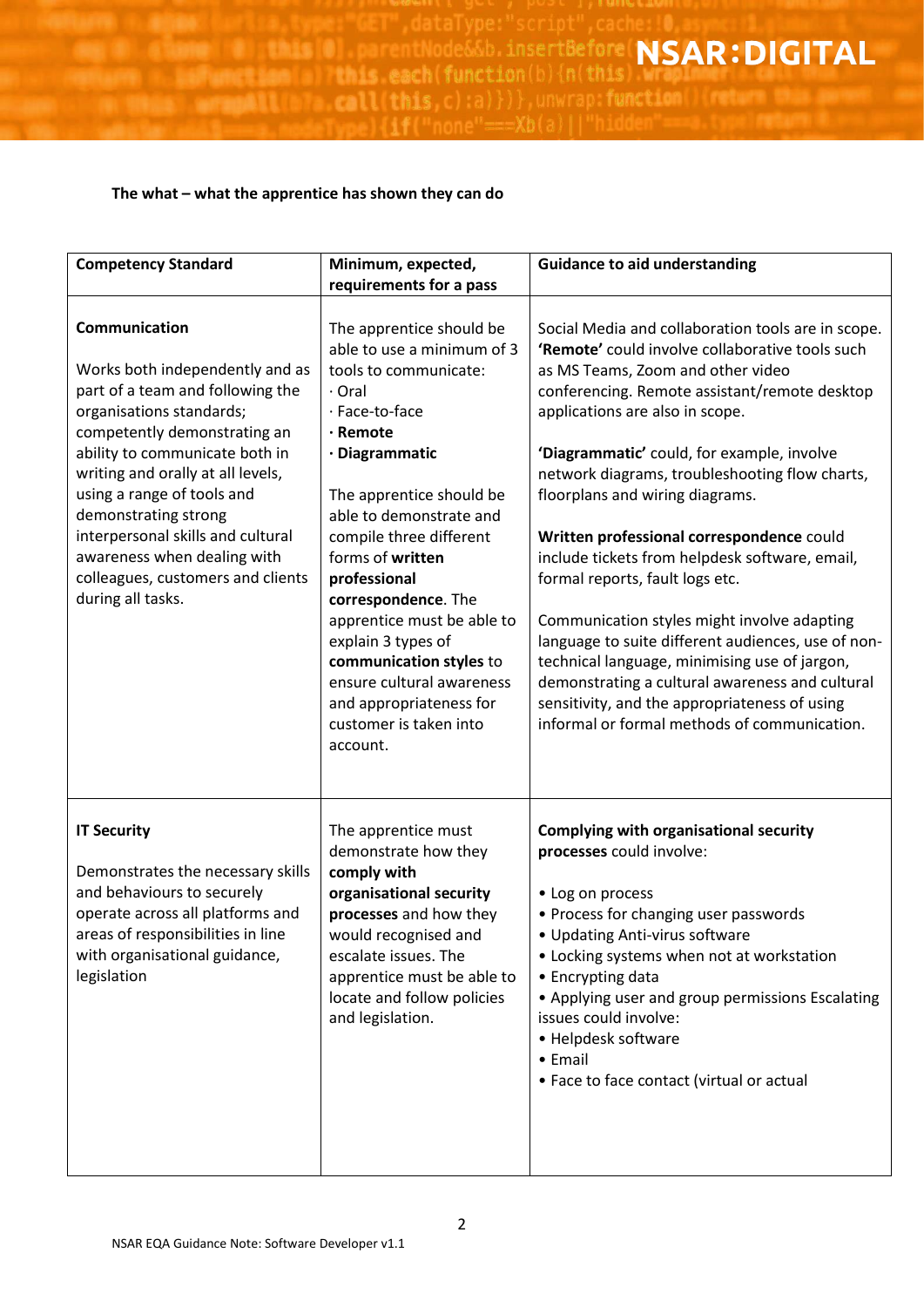rtaTvpe: **Example:** Strip (Second)<br>**Example: Strip (Second)** in (this)<br>And this and **SAR: DIGITAL** 

**CONTRACTOR** 

| <b>Remote Infrastructure</b>                                                                          | The apprentice must<br>demonstrate how to                                                                | This can be done using both wired and wireless<br>connectivity.                                                                                              |
|-------------------------------------------------------------------------------------------------------|----------------------------------------------------------------------------------------------------------|--------------------------------------------------------------------------------------------------------------------------------------------------------------|
| Effectively operates a range of<br>mobile devices and securely add<br>them to a network in accordance | securely connect a<br>minimum of two different<br>types of devices (e.g.                                 | Connecting devices can include:                                                                                                                              |
| with organisations policies and<br>procedures                                                         | laptop/mobile) to access<br>the organisation's network<br>services (e.g. email, files,<br>applications). | • Connecting to the network after a OS reinstall<br>Reinstalls OS on a laptop<br>O<br>Connects laptop to network;<br>$\circ$                                 |
|                                                                                                       |                                                                                                          | demonstrating joining WiFi network with<br>SSID and Key                                                                                                      |
|                                                                                                       |                                                                                                          | Access Network Resources - access<br>$\circ$<br>Internet for updates, and/or configuring<br>mail client, and/or connecting to domain,                        |
|                                                                                                       |                                                                                                          | and/or connecting to Azure account.<br>Configure built in firewalls<br>$\circ$                                                                               |
|                                                                                                       |                                                                                                          | This doesn't need to be a reinstall it could also be<br>configuring a new laptop or tablet to connect to<br>the WIFI.                                        |
|                                                                                                       |                                                                                                          | • Configuring router and access point                                                                                                                        |
|                                                                                                       |                                                                                                          | Connecting laptop with an Ethernet cable<br>$\circ$<br>to router and manually configuring IP<br>settings (This can be done using both                        |
|                                                                                                       |                                                                                                          | wired and wireless connectivity).<br>Installing and Configuring secure settings<br>$\circ$<br>on access point; secure network, WPA2,                         |
|                                                                                                       |                                                                                                          | SSID and Key.<br>$\circ$ Configuring DNS and DHCP                                                                                                            |
|                                                                                                       |                                                                                                          | Reconnecting laptop through WiFi and<br>$\circ$<br>connecting other devices to network<br>Testing network with ping commands                                 |
|                                                                                                       |                                                                                                          | O<br>between devices.<br>Configuring firewall rules<br>O                                                                                                     |
|                                                                                                       |                                                                                                          | While plugging in Ethernet cable and domain<br>joining doesn't count on its own, if tested using                                                             |
|                                                                                                       |                                                                                                          | WIFI it counts as remote.                                                                                                                                    |
|                                                                                                       |                                                                                                          | • Connecting a phone to WiFi<br>Connecting phone to WiFi network using<br>$\circ$<br>SSID and Key (this could be connecting a<br>guest to the guest network) |
|                                                                                                       |                                                                                                          | Accessing network resources: Internet<br>$\circ$<br>and/or configuring mail client.                                                                          |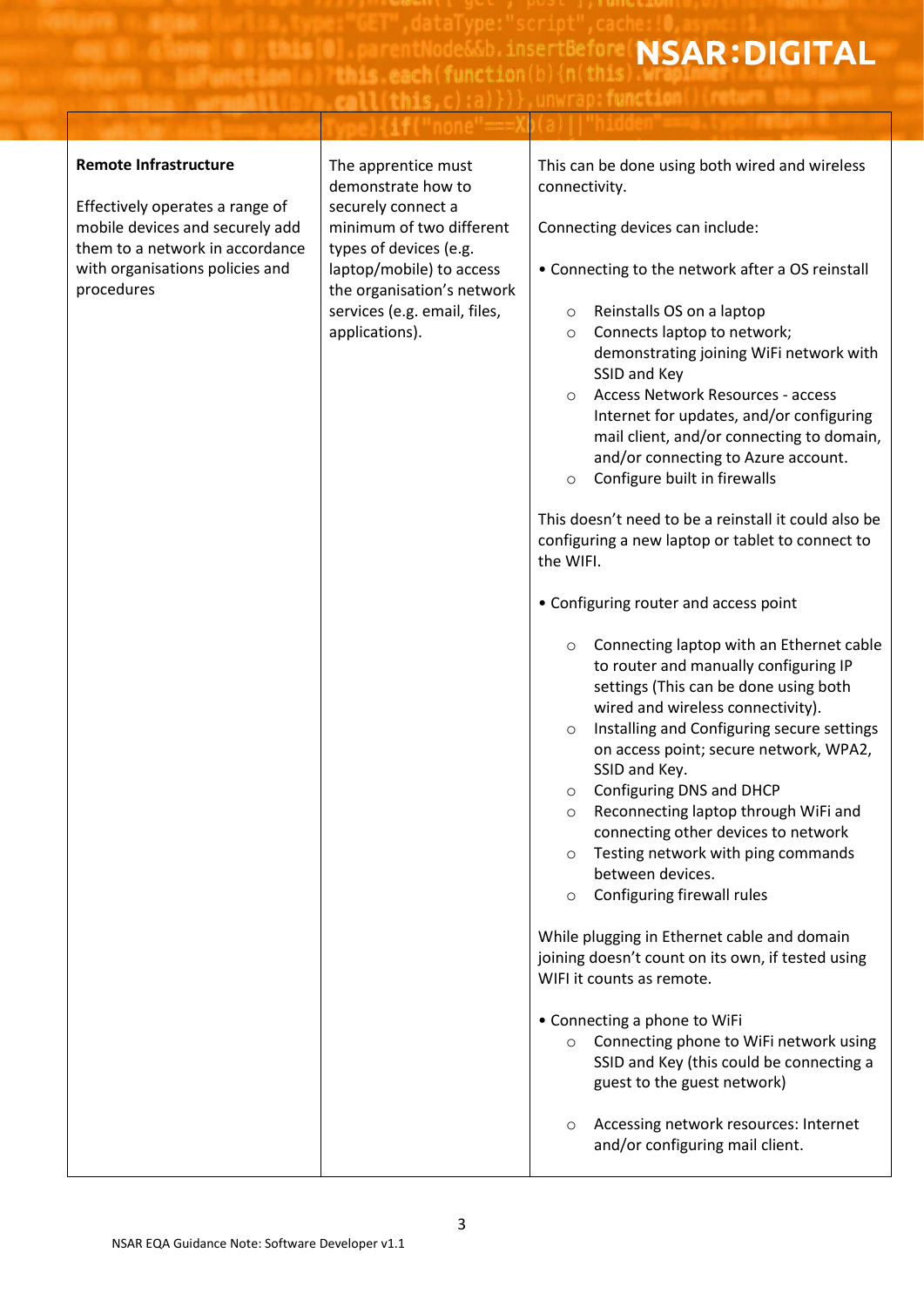tBefore NSAR: DIGITAL invrantfunction

7 H

|                                                                                                                                                                                                                                |                                                                                                                                  | Also in scope can be examples of how<br>apprentices have set up users to work from<br>home during lockdown:<br>• Installing a VPN on a laptop/PC to connect to<br>the main office.<br>• Configuring remote desktop on a user's home<br>PC or laptop to connect to their work PC.<br>Also in scope is an apprentice setting up a VPN<br>connection in the office to allow remote users to<br>access the corporate resources.<br>Joining a computer to a domain or just using<br>Remote Assistance, such as LogMeIn or similar<br>should not be considered sufficient or<br>appropriate on its own.<br>The MOD and some other specialist employers<br>may use remote radar systems, and some are<br>now configuring, operating and integrating                                                                                                                                                                                                                                                                                     |
|--------------------------------------------------------------------------------------------------------------------------------------------------------------------------------------------------------------------------------|----------------------------------------------------------------------------------------------------------------------------------|----------------------------------------------------------------------------------------------------------------------------------------------------------------------------------------------------------------------------------------------------------------------------------------------------------------------------------------------------------------------------------------------------------------------------------------------------------------------------------------------------------------------------------------------------------------------------------------------------------------------------------------------------------------------------------------------------------------------------------------------------------------------------------------------------------------------------------------------------------------------------------------------------------------------------------------------------------------------------------------------------------------------------------|
|                                                                                                                                                                                                                                |                                                                                                                                  | drones into their systems and technology<br>(feeding data back to servers etc).<br>Technology is moving fast, and EPAOS should be                                                                                                                                                                                                                                                                                                                                                                                                                                                                                                                                                                                                                                                                                                                                                                                                                                                                                                |
| Data<br>Effectively records, analyses and<br>communicates data at the<br>appropriate level using the<br>organisation's standard tools and<br>processes and to all stakeholders<br>within the responsibility of the<br>position | The apprentice must be<br>able to select and securely<br>use three appropriate tools<br>when working with and<br>analysing data. | flexible enough to recognise this.<br>Data recording allows important information to<br>be stored and analysed. There is a wide range of<br>ways to record, analyse and communicate data,<br>depending on what the data is needed for. For<br>example, troubleshooting tools can provide<br>sources of data, which can be used to identify<br>and resolve performance issues.<br>Apprentices should be able to show how data<br>from appropriate tools are recorded, analysed,<br>and communicated using organisational<br>processes. The tools used could include:<br>. Ping network utility tool: used to test the<br>reachability of a host on an IP network. The<br>outcome of a ping can be analysed to determine<br>if a network device is reachable. Key point to<br>bear in mind is how the data collected from a<br>tool like this (and Tracert/Traceroute) is then<br>used. For example, if an apprentice has been<br>asked to record information about which devices<br>are reachable on a network then the ping tool |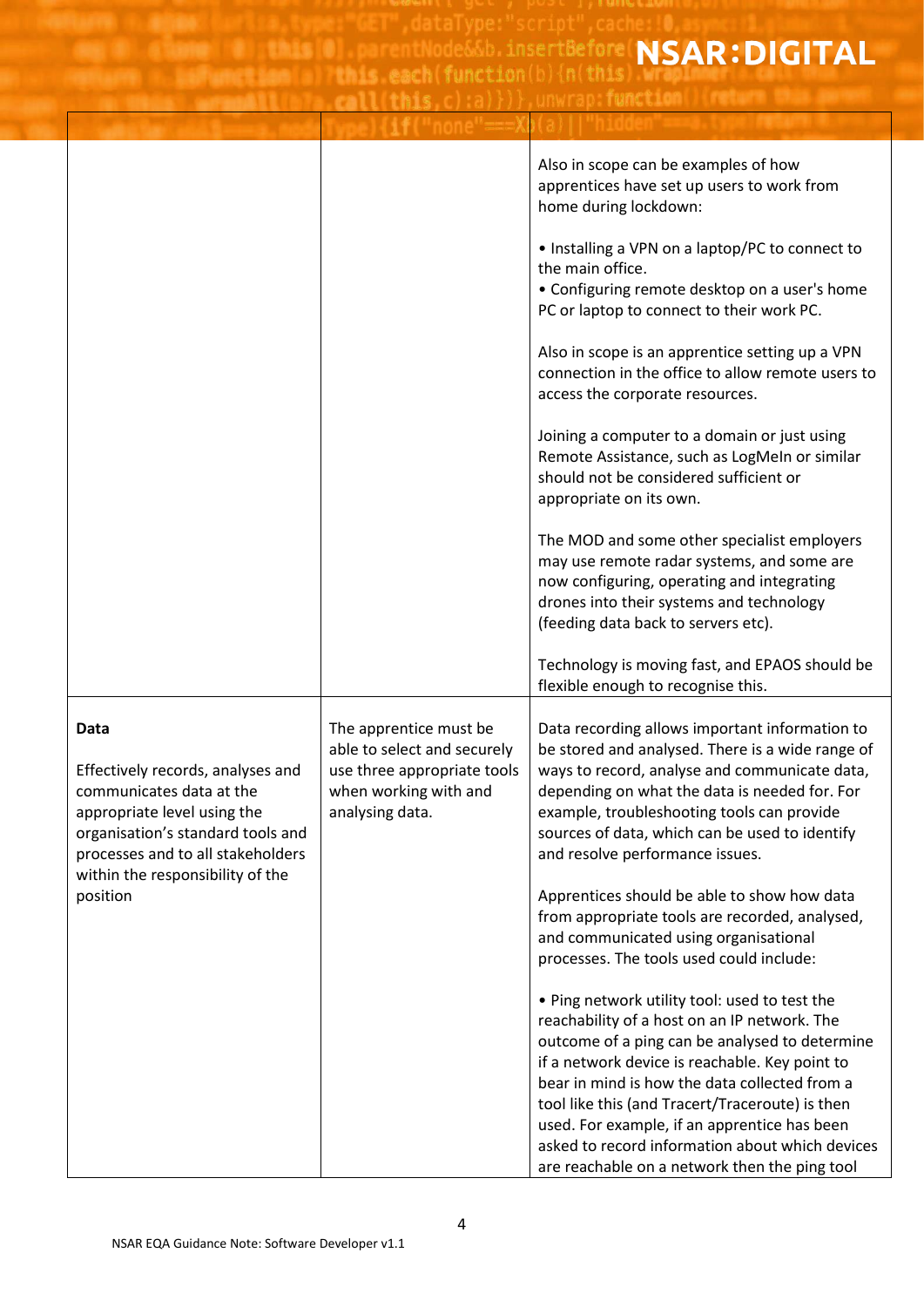insertBefore( NSAR: DIGITAL this each function (b) in this

**AAII This Clialli, UNWEBUTURCT** 

can be used to collect the data. Patterns can even be identified from the data collected. For example, establishing if tablets or printers on a particular network segment are reachable or unreachable. • Tracert/Traceroute are diagnostic tools that can be used to trace the path from one network to another or to identify the route taken by data to reach its destination. Information from the tool can be analysed to resolve issues. Again, the emphasis is on how the data being found out is recorded and then acted on. • Wireshark network traffic analyser: data from Wireshark can be used to troubleshoot and gather information regarding the types of data packets on a network, in real-time. This information can be analysed to troubleshoot latency issues, dropped packets, and malicious activity on the network. • Ipconfig can be used to troubleshoot network connectivity issues, providing data on IP addresses, subnet mask and default gateway for all adapters, and more depending on the parameters used. Ways of communicating data could include: • Fault logs - record data that can be analysed and used to investigate problems on systems. Information on system errors and incidents can be used to fix reoccurring faults. • Helpdesk software - can be used to log incidents and communicate with customers. • Job sheets - to document the lifecycle of a job and record all details which allow all information about the job to be viewed in one location and with ease. • Emails - to communicate information with clients and all stakeholders. • Spreadsheets and charts - to store information, analyse data, and communicate the outcome.